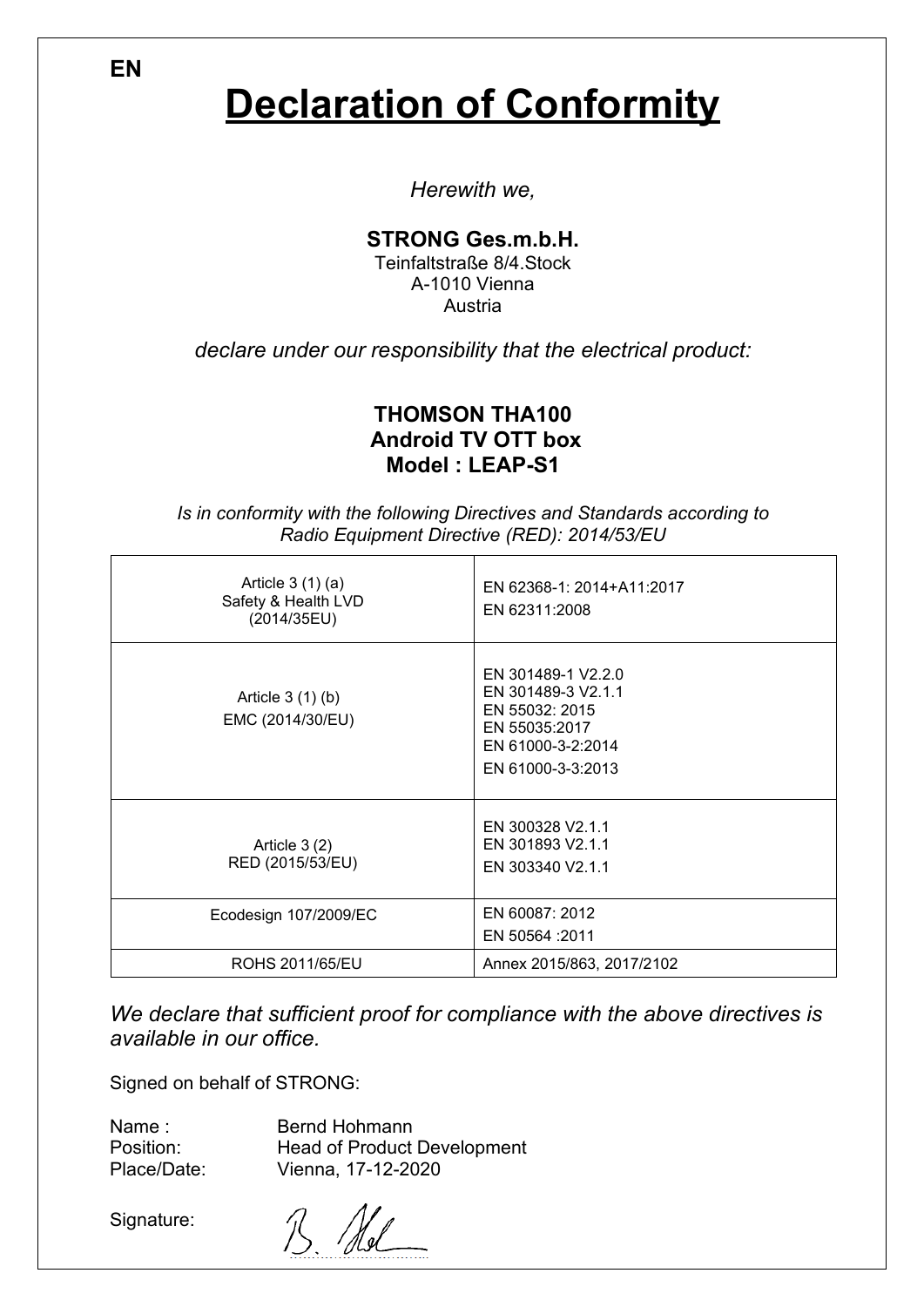**Konformitätserklärung**

*Hiermit bestätigen wir,*

### **STRONG Ges.m.b.H.**

Teinfaltstraße 8/4.Stock A-1010 Vienna Austria

### *dass das elektrische Produkt in unserer Zuständigkeit:* **THOMSON THA100 Android TV OTT box Model : LEAP-S1**

*konform mit den folgenden Richtlinien und Standards ist Radio Equipment Directive (RED): 2014/53/EU*

| Article $3(1)(a)$<br>Safety & Health LVD<br>(2014/35EU) | EN 62368-1: 2014+A11:2017<br>EN 62311:2008                                                                            |
|---------------------------------------------------------|-----------------------------------------------------------------------------------------------------------------------|
| Article $3(1)(b)$<br>EMC (2014/30/EU)                   | EN 301489-1 V2.2.0<br>EN 301489-3 V2.1.1<br>EN 55032: 2015<br>EN 55035:2017<br>EN 61000-3-2:2014<br>EN 61000-3-3:2013 |
| Article $3(2)$<br>RED (2015/53/EU)                      | EN 300328 V2.1.1<br>EN 301893 V2.1.1<br>EN 303340 V2.1.1                                                              |
| Ecodesign 107/2009/EC                                   | EN 60087: 2012<br>EN 50564 : 2011                                                                                     |
| ROHS 2011/65/EU                                         | Annex 2015/863, 2017/2102                                                                                             |

*Wir erklären, dass ausreichende Belege über die Einhaltung der oben genannten Richtlinien in unseren Büros zur Verfügung stehen.*

Unterzeichnet im Auftrag von STRONG

Name: Position: Datum:

Bernd Hohmann Leiter Produktentwicklung Wien, 17-12-2020

Unterschrift:

B Nol

**DE**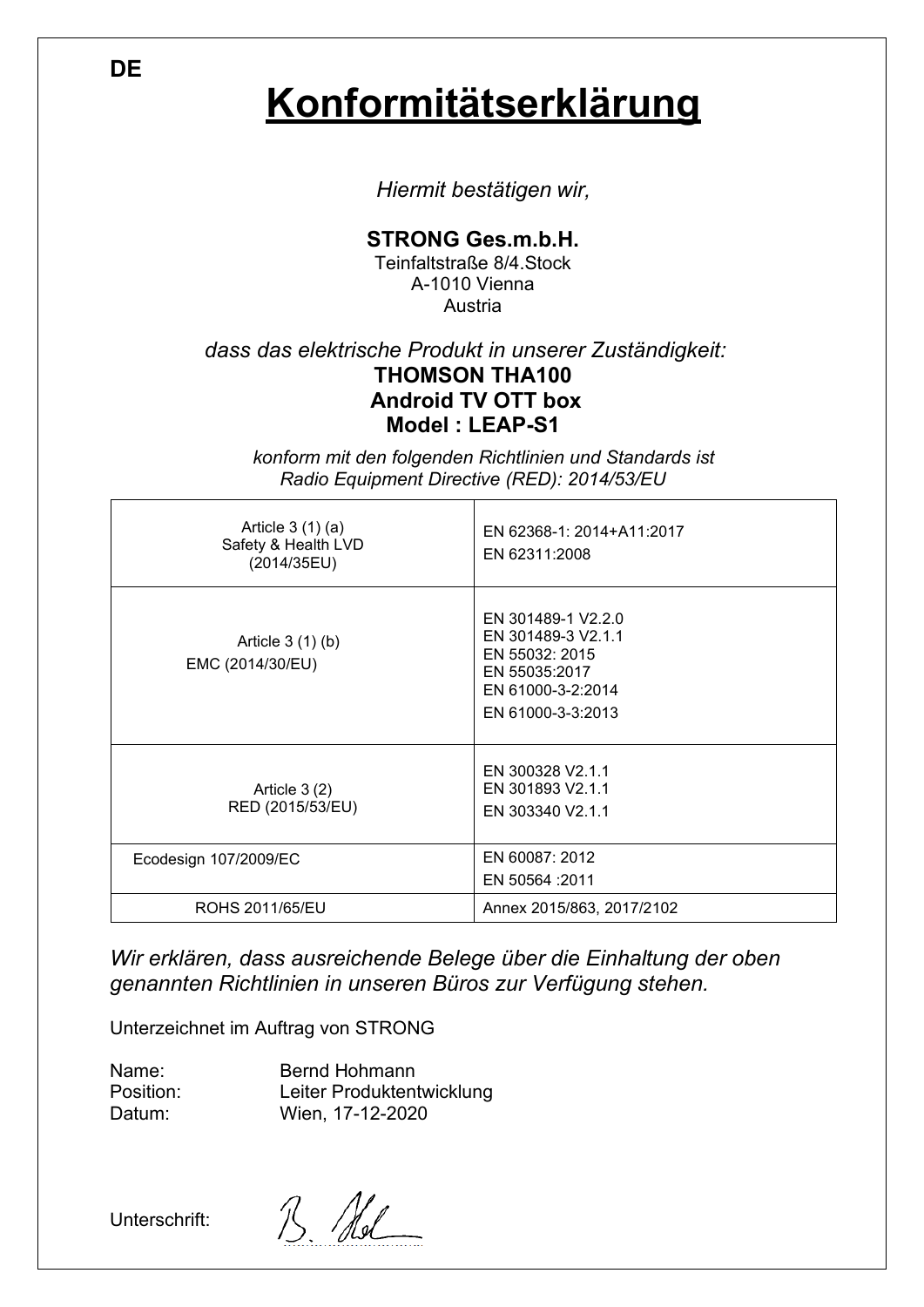**FR**

# **Déclaration de Conformité**

*Par la présente, nous,*

### **STRONG Ges.m.b.H.**

Teinfaltstraße 8/4.Stock A-1010 Vienna Austria

*Déclarons sous notre responsabilité que le produit électrique :*

### **THOMSON THA100 Android TV OTT box Model : LEAP-S1**

*est en conformité avec les directives et normes suivantes: Radio Equipment Directive (RED): 2014/53/EU*

| Article $3(1)(a)$<br>Safety & Health LVD<br>(2014/35EU) | EN 62368-1: 2014+A11:2017<br>EN 62311:2008                                                                            |
|---------------------------------------------------------|-----------------------------------------------------------------------------------------------------------------------|
| Article $3(1)(b)$<br>EMC (2014/30/EU)                   | EN 301489-1 V2.2.0<br>EN 301489-3 V2.1.1<br>EN 55032: 2015<br>EN 55035:2017<br>EN 61000-3-2:2014<br>EN 61000-3-3:2013 |
| Article $3(2)$<br>RED (2015/53/EU)                      | EN 300328 V2.1.1<br>EN 301893 V2.1.1<br>EN 303340 V2.1.1                                                              |
| Ecodesign 107/2009/EC                                   | EN 60087: 2012<br>EN 50564 : 2011                                                                                     |
| ROHS 2011/65/EU                                         | Annex 2015/863, 2017/2102                                                                                             |

*Nous déclarons que les preuves suffisantes du respect des directives ci-dessus sont disponibles dans nos bureaux.*

Signé au nom de STRONG :

Nom : Fonction : Date : Bernd Hohmann Responsable du Développement Produits Vienne, 17-12-2020

Signature: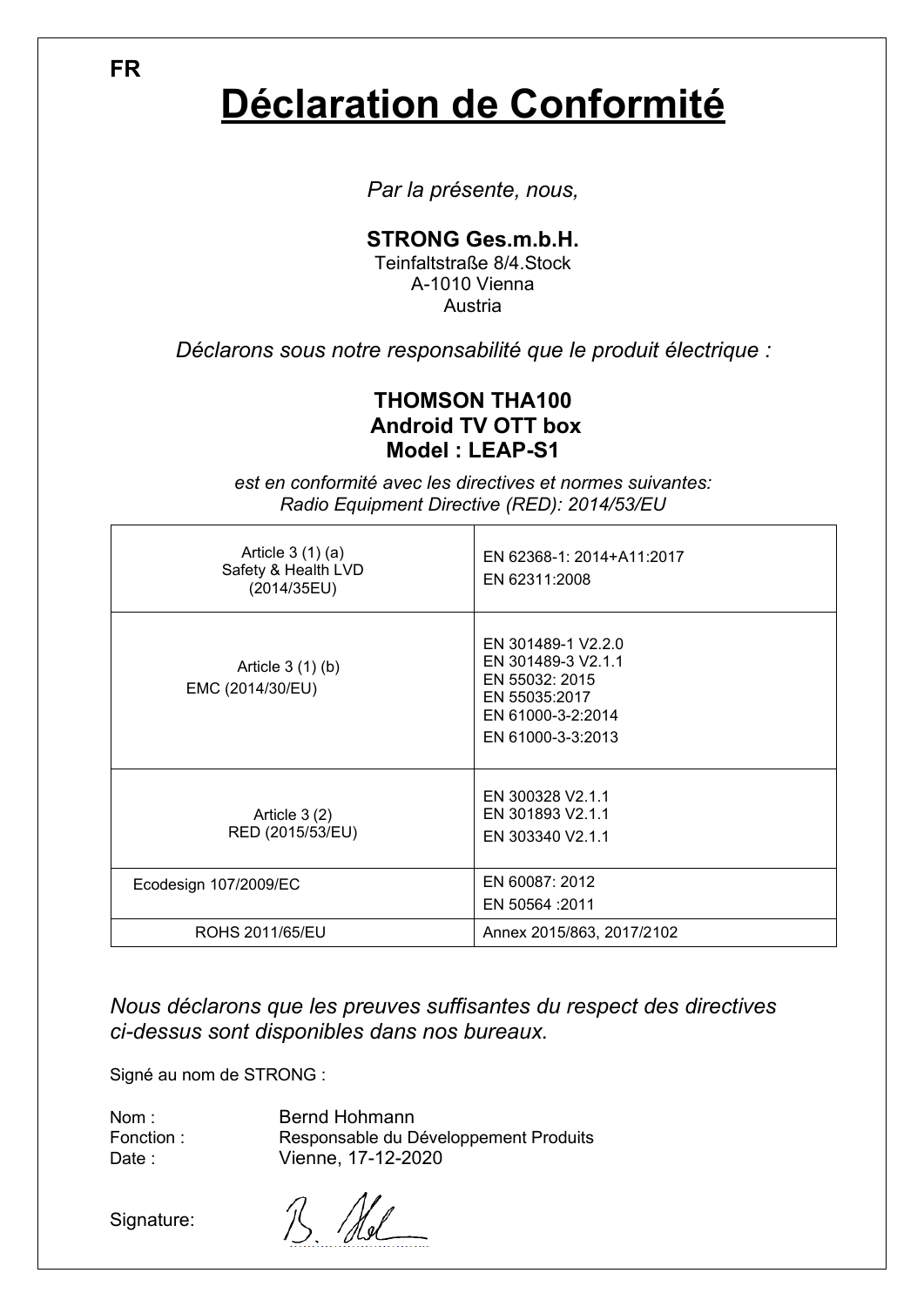**IT**

# **Dichiarazione di Conformità UE**

*Noi sottoscritti,*

### **STRONG Ges.m.b.H.**

Teinfaltstraße 8/4.Stock A-1010 Vienna Austria

*dichiariamo sotto la nostra responsabilità che questo prodotto elettrico:*

### **THOMSON THA100 Android TV OTT box Model : LEAP-S1**

Article 3 (1) (a) Safety & Health LVD (2014/35EU) EN 62368-1: 2014+A11:2017 EN 62311:2008 Article 3 (1) (b) EMC (2014/30/EU) EN 301489-1 V2.2.0 EN 301489-3 V2.1.1 EN 55032: 2015 EN 55035:2017 EN 61000-3-2:2014 EN 61000-3-3:2013 Article 3 (2) RED (2015/53/EU) EN 300328 V2.1.1 EN 301893 V2.1.1 EN 303340 V2.1.1 Ecodesign 107/2009/EC **EXA** EN 60087: 2012 EN 50564 :2011 ROHS 2011/65/EU Annex 2015/863, 2017/2102

*è in conformità con I seguenti standards e direttive Radio Equipment Directive (RED): 2014/53/EU*

*Dichiariamo che sufficienti dimostrazioni di conformità alle sopracitate direttive sono disponibili presso il nostro ufficio.*

Firmato per conto di STRONG:

Nome Posizione: Data:

Bernd Hohmann Capo Sviluppo Prodotto Vienna, 17-12-2020

Firma: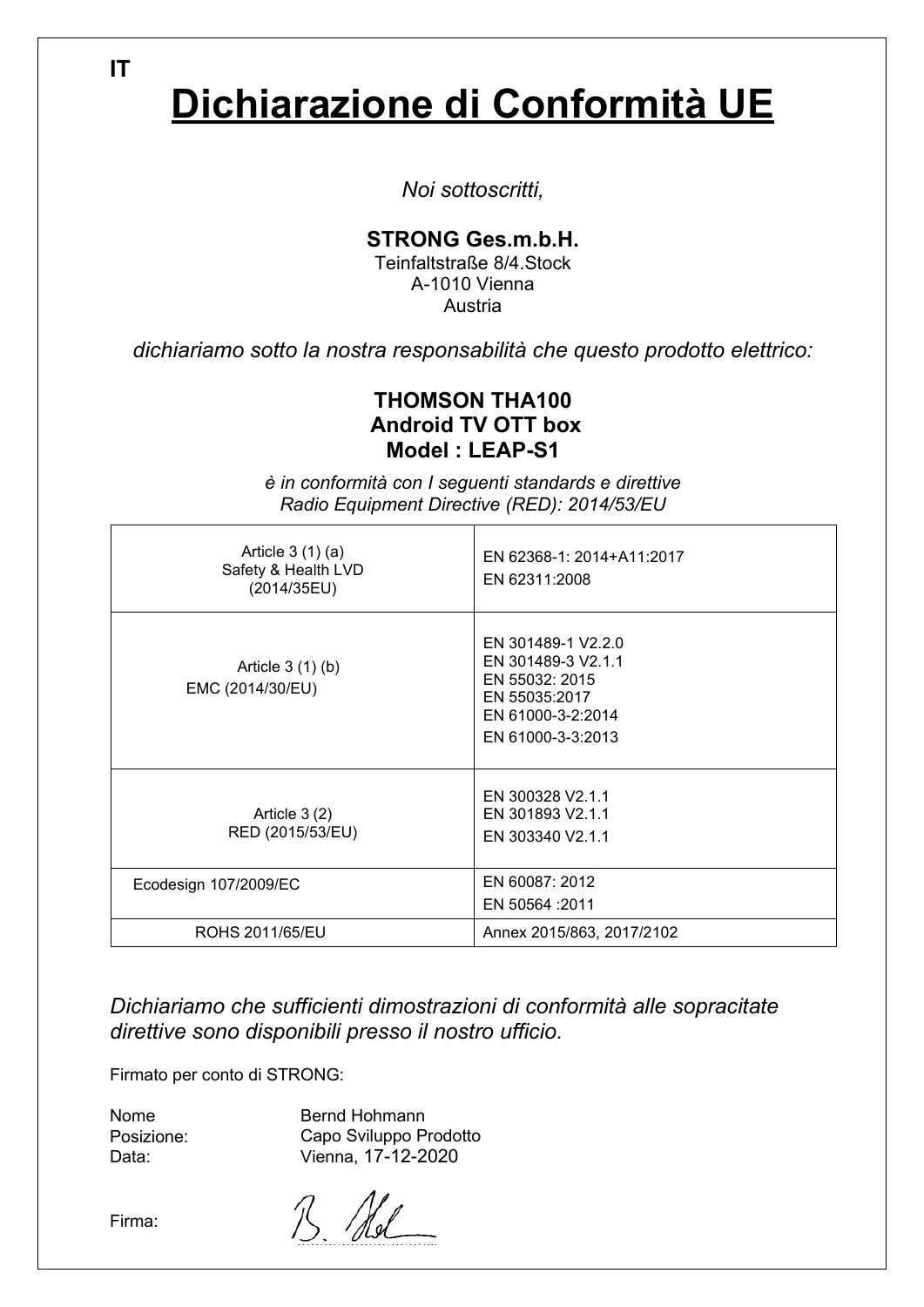# **Declaración de Conformidad**

*Por la presente,*

### **STRONG Ges.m.b.H.**

Teinfaltstraße 8/4.Stock A-1010 Vienna Austria

*declara bajo su responsabilidad que el producto eléctrico:*

### **THOMSON THA100 Android TV OTT box Model : LEAP-S1**

*está en conformidad con las siguientes Directivas y Normas*

| Article $3(1)(a)$<br>Safety & Health LVD<br>(2014/35EU) | EN 62368-1: 2014+A11:2017<br>EN 62311:2008                                                                            |
|---------------------------------------------------------|-----------------------------------------------------------------------------------------------------------------------|
| Article $3(1)(b)$<br>EMC (2014/30/EU)                   | EN 301489-1 V2.2.0<br>EN 301489-3 V2.1.1<br>EN 55032: 2015<br>EN 55035:2017<br>EN 61000-3-2:2014<br>EN 61000-3-3:2013 |
| Article $3(2)$<br>RED (2015/53/EU)                      | EN 300328 V2.1.1<br>EN 301893 V2.1.1<br>EN 303340 V2.1.1                                                              |
| Ecodesign 107/2009/EC                                   | EN 60087: 2012<br>EN 50564 : 2011                                                                                     |
| ROHS 2011/65/EU                                         | Annex 2015/863, 2017/2102                                                                                             |

*Radio Equipment Directive (RED): 2014/53/EU*

*Declaramos que suficiente prueba para el cumplimiento de las directivas anteriores está disponible en nuestra oficina.*

Firmado en nombre de STRONG:

| Nombre:   | Bernd Hohmann                   |
|-----------|---------------------------------|
| Position: | Jefe de Desarrollo de Productos |
| Date:     | Viena, 17-12-2020               |

Firma:

B Nel

**ES**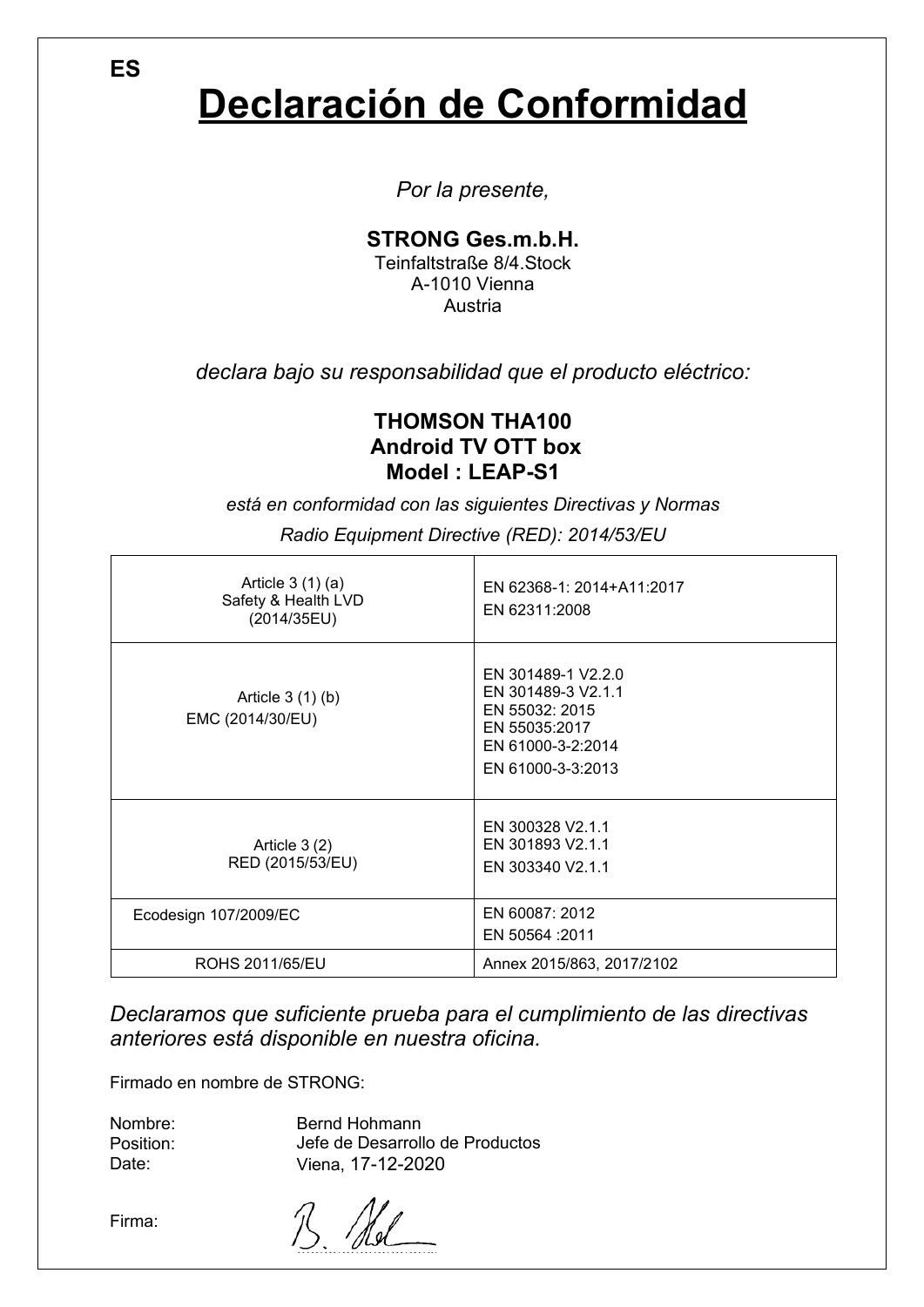# **Declaração de Conformidade**

*Pela presente,*

### **STRONG Ges.m.b.H.**

Teinfaltstraße 8/4.Stock A-1010 Vienna Austria

*declaramos sob nossa responsabilidade que o produto eléctrico:*

### **THOMSON THA100 Android TV OTT box Model : LEAP-S1**

*está em conformidade com as seguintes Directivas e Normas*

| Article $3(1)(a)$<br>Safety & Health LVD<br>(2014/35EU) | EN 62368-1: 2014+A11:2017<br>EN 62311:2008                                                                            |
|---------------------------------------------------------|-----------------------------------------------------------------------------------------------------------------------|
| Article $3(1)(b)$<br>EMC (2014/30/EU)                   | EN 301489-1 V2.2.0<br>EN 301489-3 V2.1.1<br>EN 55032: 2015<br>EN 55035:2017<br>EN 61000-3-2:2014<br>EN 61000-3-3:2013 |
| Article $3(2)$<br>RED (2015/53/EU)                      | EN 300328 V2.1.1<br>EN 301893 V2.1.1<br>EN 303340 V2.1.1                                                              |
| Ecodesign 107/2009/EC                                   | EN 60087: 2012<br>EN 50564 : 2011                                                                                     |
| ROHS 2011/65/EU                                         | Annex 2015/863, 2017/2102                                                                                             |

*Radio Equipment Directive (RED): 2014/53/EU*

*Declaramos que a prova suficiente para a conformidade com as directivas acima está disponível no nosso escritório.*

Assinado em nome da STRONG:

| Nome:  | Bernd Hohmann                        |
|--------|--------------------------------------|
| Cargo: | Chefe do Desenvolvimento de Produtos |
| Data:  | Viena, 17-12-2020                    |

Assinatura:

 $\mathcal{U}$ 巜

**PT**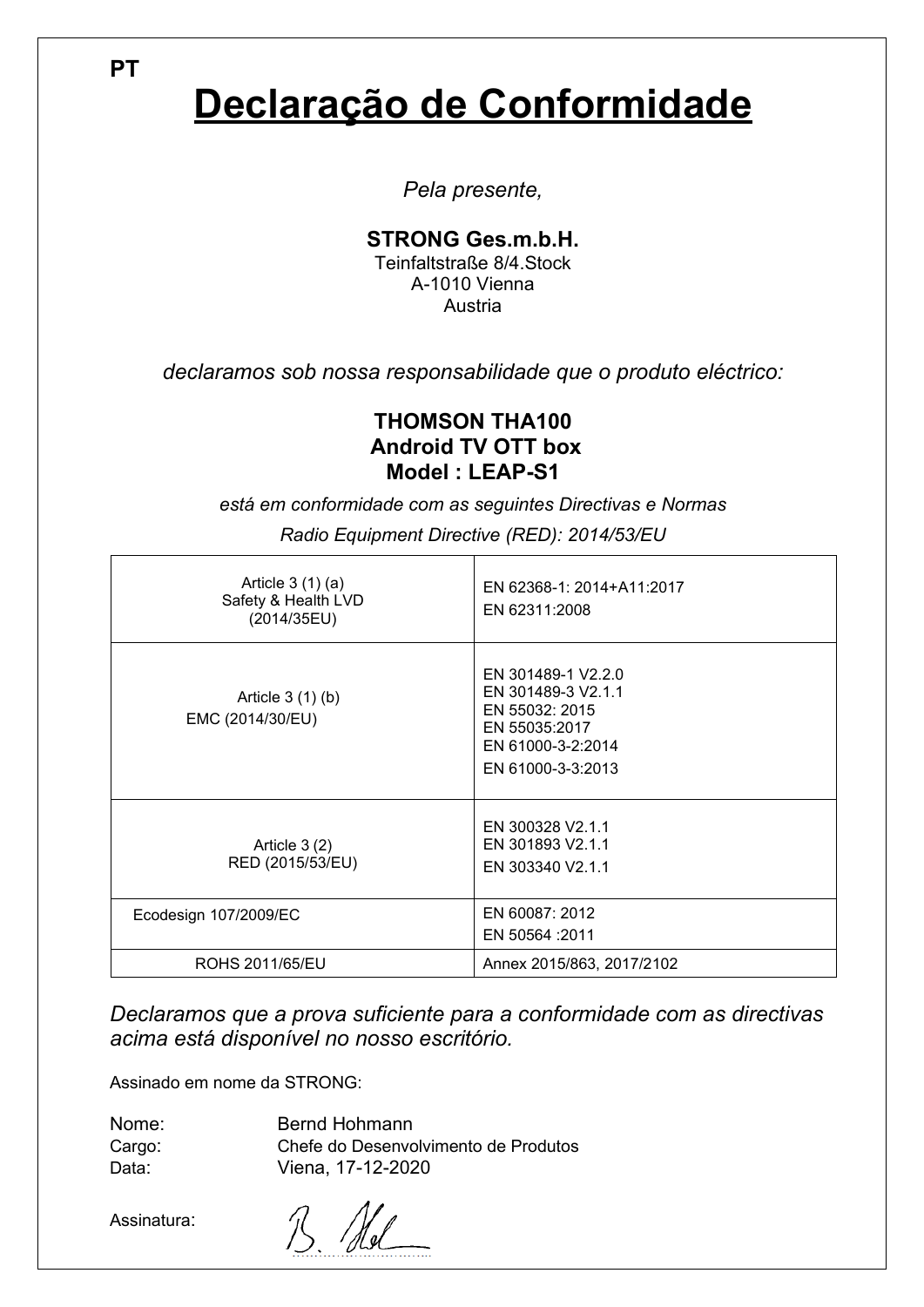# **Försäkran om överensstämmelse**

*Härmed tillkännager vi,*

**STRONG Ges.m.b.H.**

Teinfaltstraße 8/4.Stock A-1010 Vienna Austria

*under vårt ansvar att den elektriska produkten:*

### **THOMSON THA100 Android TV OTT box Model : LEAP-S1**

*överensstämmer med följande direktiv och standarder*

| Article $3(1)(a)$<br>Safety & Health LVD<br>(2014/35EU) | EN 62368-1: 2014+A11:2017<br>EN 62311:2008                                                                            |
|---------------------------------------------------------|-----------------------------------------------------------------------------------------------------------------------|
| Article $3(1)(b)$<br>EMC (2014/30/EU)                   | EN 301489-1 V2.2.0<br>EN 301489-3 V2.1.1<br>EN 55032: 2015<br>EN 55035:2017<br>EN 61000-3-2:2014<br>EN 61000-3-3:2013 |
| Article $3(2)$<br>RED (2015/53/EU)                      | EN 300328 V2.1.1<br>EN 301893 V2.1.1<br>EN 303340 V2.1.1                                                              |
| Ecodesign 107/2009/EC                                   | EN 60087: 2012<br>EN 50564 : 2011                                                                                     |
| ROHS 2011/65/EU                                         | Annex 2015/863, 2017/2102                                                                                             |

*Radio Equipment Directive (RED): 2014/53/EU*

*Vi förklarar att tillräckliga bevis för att uppfylla de ovan nämnda direktiven finns i vårt kontor.*

Undertecknat på uppdrag av STRONG:

Namn: Position: Datum:

**SE**

Bernd Hohmann Produktutvecklingschef Wien, 17-12-2020

Underskrift: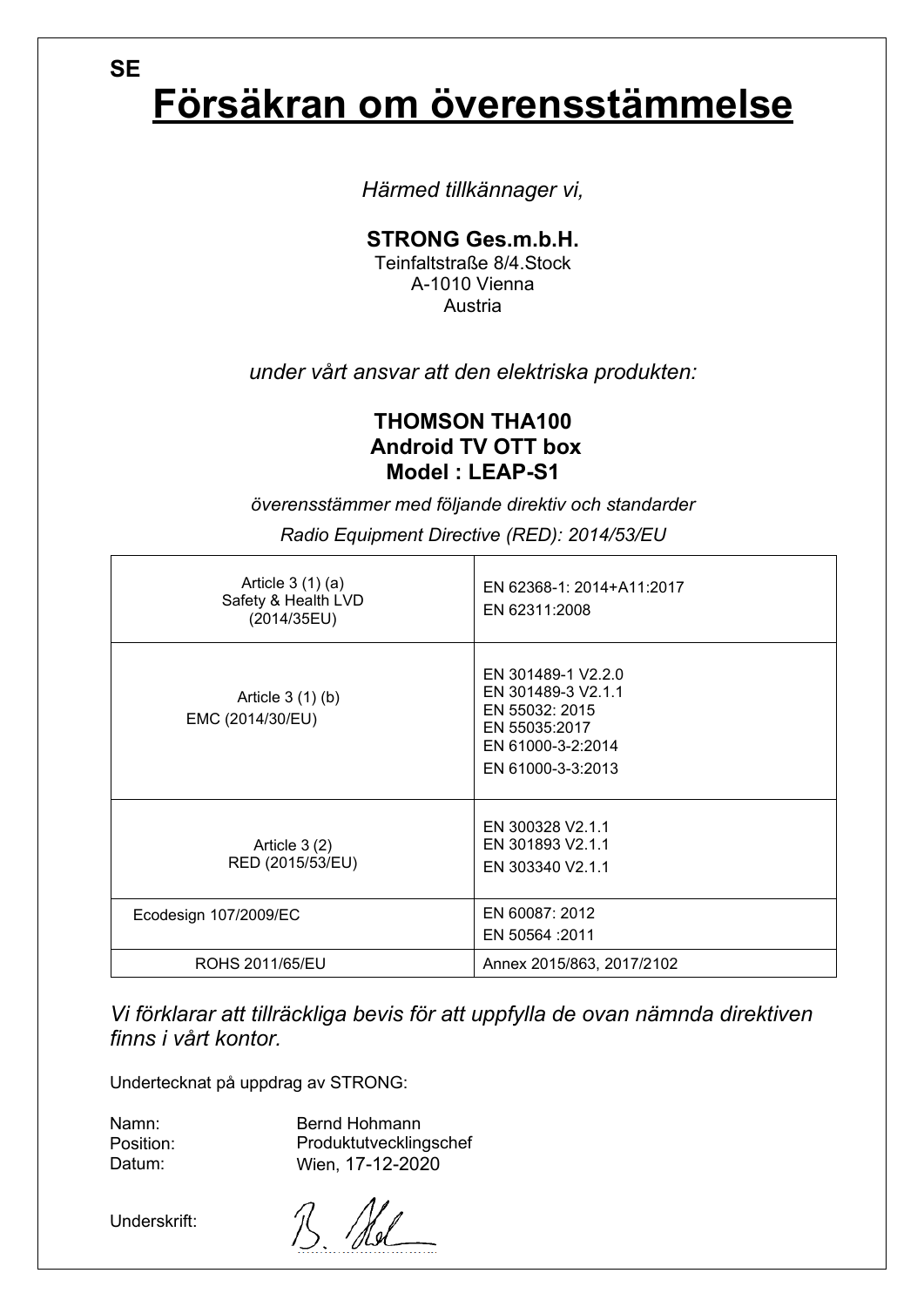**DK**

## **Overensstemmelseserklæring**

*Hermed vil vi,*

### **STRONG Ges.m.b.H.**

Teinfaltstraße 8/4.Stock A-1010 Vienna Austria

*erklærer under ansvar, at det elektriske produkt:*

### **THOMSON THA100 Android TV OTT box Model : LEAP-S1**

*er i overensstemmelse med følgende direktiver og standarder*

*Radio Equipment Directive (RED): 2014/53/EU*

| Article $3(1)(a)$<br>Safety & Health LVD<br>(2014/35EU) | EN 62368-1: 2014+A11:2017<br>EN 62311:2008                                                                            |
|---------------------------------------------------------|-----------------------------------------------------------------------------------------------------------------------|
| Article $3(1)(b)$<br>EMC (2014/30/EU)                   | EN 301489-1 V2.2.0<br>EN 301489-3 V2.1.1<br>EN 55032: 2015<br>EN 55035:2017<br>EN 61000-3-2:2014<br>EN 61000-3-3:2013 |
| Article $3(2)$<br>RED (2015/53/EU)                      | EN 300328 V2.1.1<br>EN 301893 V2.1.1<br>EN 303340 V2.1.1                                                              |
| Ecodesign 107/2009/EC                                   | EN 60087: 2012<br>EN 50564 : 2011                                                                                     |
| ROHS 2011/65/EU                                         | Annex 2015/863, 2017/2102                                                                                             |

*Vi erklærer, at tilstrækkeligt bevis for overholdelse af ovennævnte direktiver er tilgængelig på vores kontor.*

Underskrevet på vegne af STRONG:

Navn: Position: Dato:

Bernd Hohmann Leder af Produktudvikling Wien, 17-12-2020

Underskrift: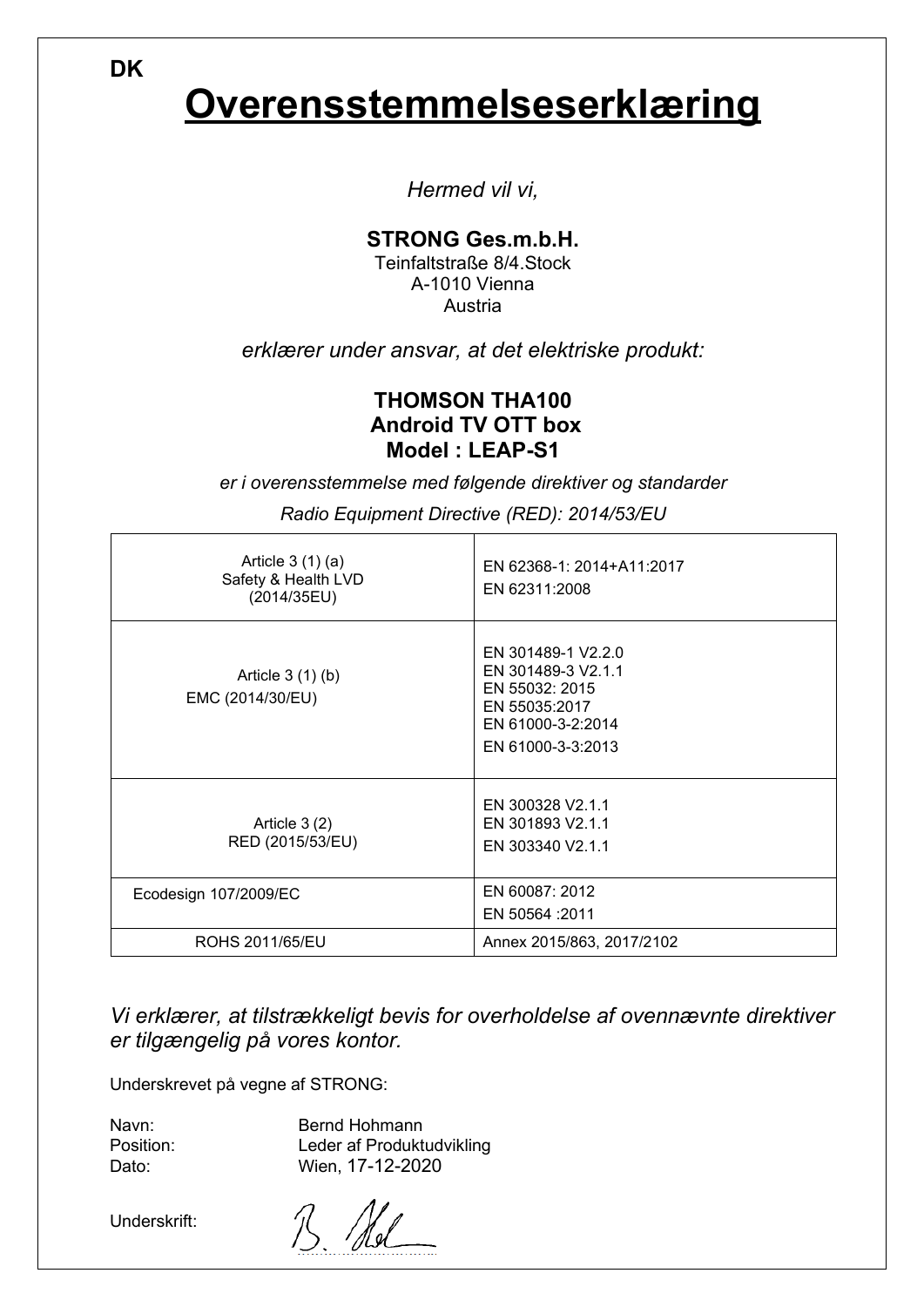### **Samsvarserklæring**

*Herved,*

### **STRONG Ges.m.b.H.**

Teinfaltstraße 8/4.Stock A-1010 Vienna Austria

*erklærer under vårt ansvar at det elektriske produktet*

### **THOMSON THA100 Android TV OTT box Model : LEAP-S1**

*er i samsvar med følgende direktiver og standarder*

*Radio Equipment Directive (RED): 2014/53/EU*

| Article $3(1)(a)$<br>Safety & Health LVD<br>(2014/35EU) | EN 62368-1: 2014+A11:2017<br>EN 62311:2008                                                                            |
|---------------------------------------------------------|-----------------------------------------------------------------------------------------------------------------------|
| Article $3(1)(b)$<br>EMC (2014/30/EU)                   | EN 301489-1 V2.2.0<br>EN 301489-3 V2.1.1<br>EN 55032: 2015<br>EN 55035:2017<br>EN 61000-3-2:2014<br>EN 61000-3-3:2013 |
| Article $3(2)$<br>RED (2015/53/EU)                      | EN 300328 V2.1.1<br>EN 301893 V2.1.1<br>EN 303340 V2.1.1                                                              |
| Ecodesign 107/2009/EC                                   | EN 60087: 2012<br>EN 50564 : 2011                                                                                     |
| ROHS 2011/65/EU                                         | Annex 2015/863, 2017/2102                                                                                             |

*Vi erklærer at tilstrekkelig bevis for samsvar med ovennevnte direktiver er tilgjengelig på vårt kontor.*

Signert på vegne av STRONG:

Navn: Stilling: Dato:

Bernd Hohmann Head of Product Development Wien, 17-12-2020

Underskrift:

**NO**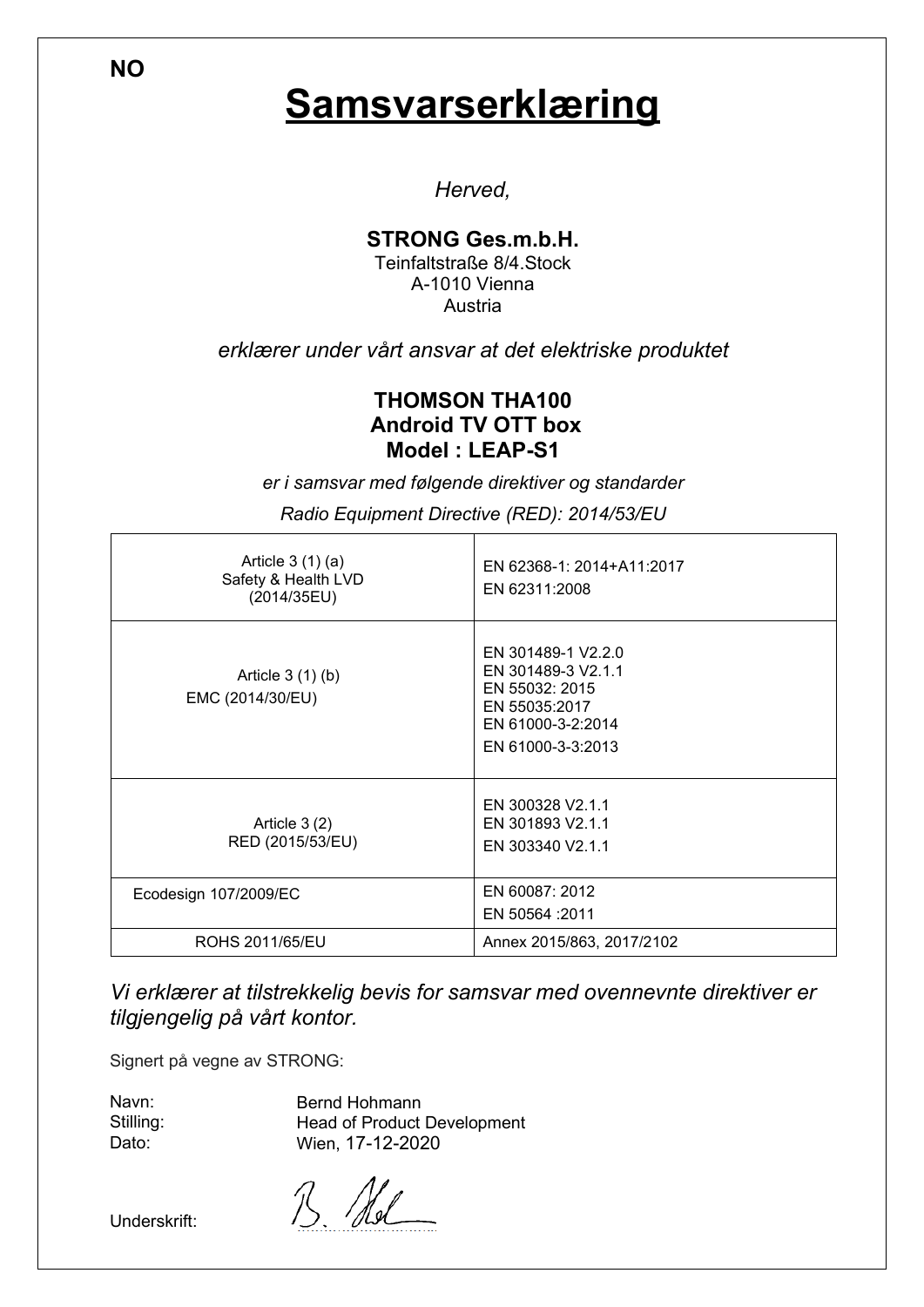# **Vaatimustenmukaisuusvakuutus**

*Täten me,*

### **STRONG Ges.m.b.H.**

Teinfaltstraße 8/4.Stock A-1010 Vienna Austria

*Vahvistamme että sähkölaite:*

### **THOMSON THA100 Android TV OTT box Model : LEAP-S1**

*täyttää seuraavien direktiivien ja standardien vaatimukset*

*Radio Equipment Directive (RED): 2014/53/EU*

| Article $3(1)(a)$<br>Safety & Health LVD<br>(2014/35EU) | EN 62368-1: 2014+A11:2017<br>EN 62311:2008                                                                            |
|---------------------------------------------------------|-----------------------------------------------------------------------------------------------------------------------|
| Article $3(1)(b)$<br>EMC (2014/30/EU)                   | EN 301489-1 V2.2.0<br>EN 301489-3 V2.1.1<br>EN 55032: 2015<br>EN 55035:2017<br>EN 61000-3-2:2014<br>EN 61000-3-3:2013 |
| Article $3(2)$<br>RED (2015/53/EU)                      | EN 300328 V2.1.1<br>EN 301893 V2.1.1<br>EN 303340 V2.1.1                                                              |
| Ecodesign 107/2009/EC                                   | EN 60087: 2012<br>EN 50564 : 2011                                                                                     |
| ROHS 2011/65/EU                                         | Annex 2015/863, 2017/2102                                                                                             |

*Takaamme että tarvittavat todisteet yllä olevien direktiivien vaatimuksenmukaisuudesta on saatavilla toimitiloistamme.*

Allekirjoitettu STRONGin puolesta:

Nimi: Asema: Päivämäärä: Bernd Hohmann Tuotekehitysjohtaja Wien, 17-12-2020

 $\mathcal{N}_{\text{a}}$ 

Allekirjoitus:

**FI**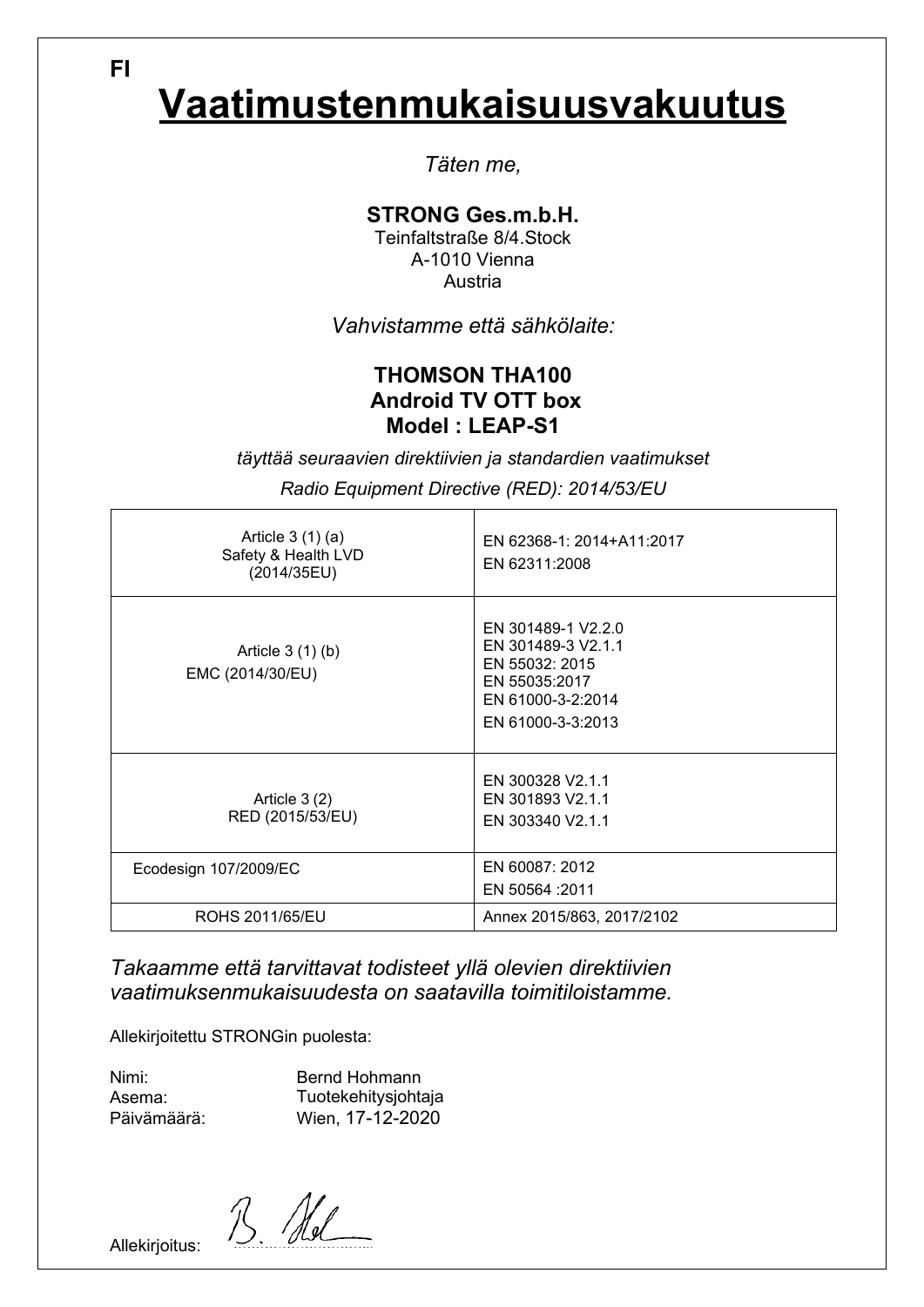# **Prohlášení o shodě**

*Tímto my,*

### **STRONG Ges.m.b.H.**

Teinfaltstraße 8/4.Stock A-1010 Vienna Austria

*prohlašuje na svou zodpovědnost, že elektrický výrobek:*

### **THOMSON THA100 Android TV OTT box Model : LEAP-S1**

*je ve shodě s následujícími směrnicemi a normami*

| Article $3(1)(a)$<br>Safety & Health LVD<br>(2014/35EU) | EN 62368-1: 2014+A11:2017<br>EN 62311:2008                                                                            |
|---------------------------------------------------------|-----------------------------------------------------------------------------------------------------------------------|
| Article $3(1)(b)$<br>EMC (2014/30/EU)                   | EN 301489-1 V2.2.0<br>EN 301489-3 V2.1.1<br>EN 55032: 2015<br>EN 55035:2017<br>EN 61000-3-2:2014<br>EN 61000-3-3:2013 |
| Article 3(2)<br>RED (2015/53/EU)                        | EN 300328 V2.1.1<br>EN 301893 V2.1.1<br>EN 303340 V2.1.1                                                              |
| Ecodesign 107/2009/EC                                   | EN 60087: 2012<br>EN 50564 : 2011                                                                                     |
| ROHS 2011/65/EU                                         | Annex 2015/863, 2017/2102                                                                                             |

*Radio Equipment Directive (RED): 2014/53/EU*

*Prohlašujeme, že dostatečný důkaz pro splnění výše uvedených směrnic je k dispozici v naší kanceláři*

Podepsal jménem společnosti STRONG:

Jméno: Funkce: Datum: Bernd Hohmann Vedoucí vývoje produktů Vídeň, 17-12-2020

Podpis:

**CZ**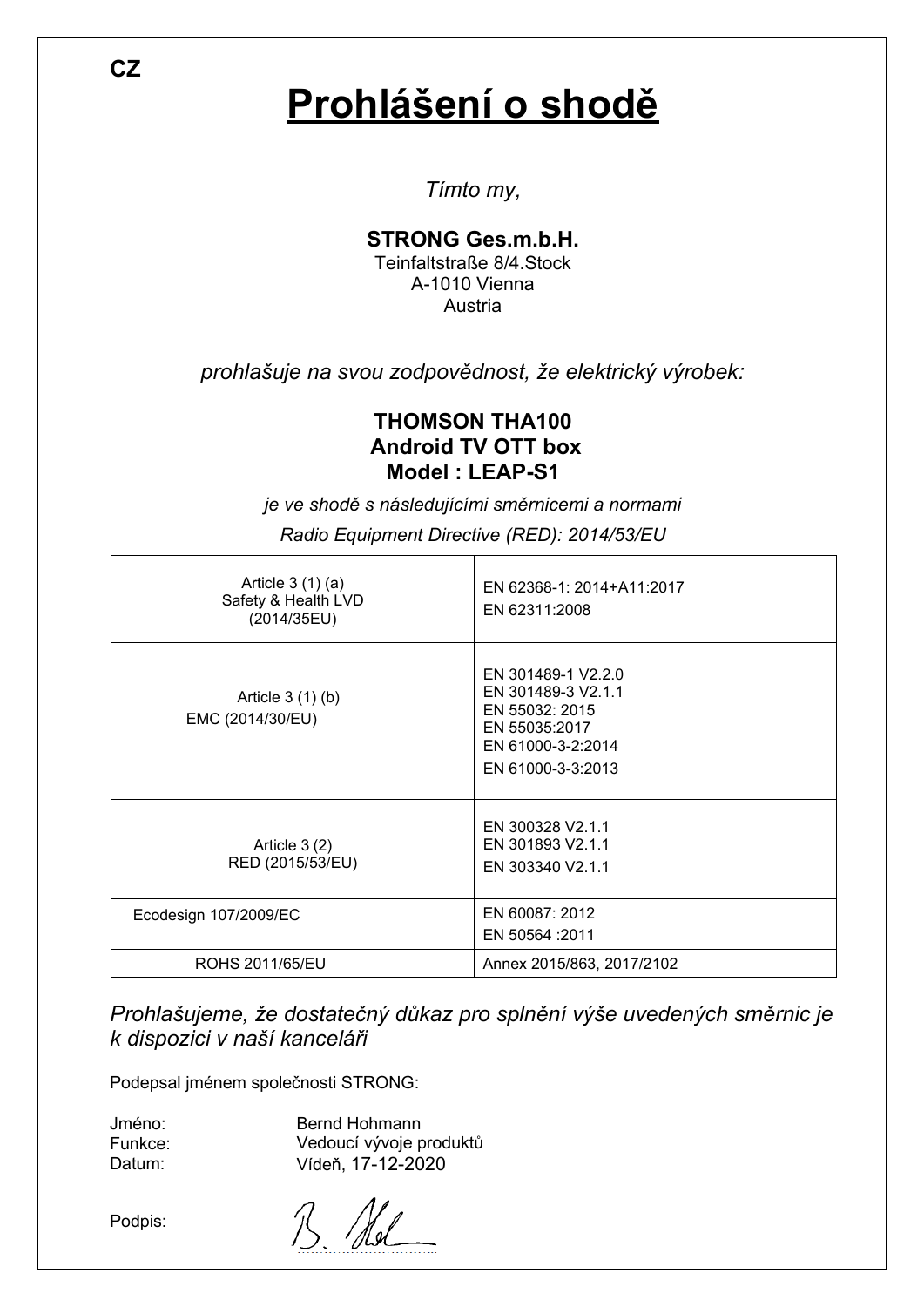## **Prehlásenie o zhode**

*Týmto my,*

### **STRONG Ges.m.b.H.**

Teinfaltstraße 8/4.Stock A-1010 Vienna **Austria** 

*prehlasujeme na našu vlastnú zodpovednosť, že elektrický produkt:*

### **THOMSON THA100 Android TV OTT box Model : LEAP-S1**

*je v súlade s nasledujúcimi smernicami a normami*

| Article $3(1)(a)$<br>Safety & Health LVD<br>(2014/35EU) | EN 62368-1: 2014+A11:2017<br>EN 62311:2008                                                                            |
|---------------------------------------------------------|-----------------------------------------------------------------------------------------------------------------------|
| Article $3(1)(b)$<br>EMC (2014/30/EU)                   | EN 301489-1 V2.2.0<br>EN 301489-3 V2.1.1<br>EN 55032: 2015<br>EN 55035:2017<br>EN 61000-3-2:2014<br>EN 61000-3-3:2013 |
| Article $3(2)$<br>RED (2015/53/EU)                      | EN 300328 V2.1.1<br>EN 301893 V2.1.1<br>EN 303340 V2.1.1                                                              |
| Ecodesign 107/2009/EC                                   | EN 60087: 2012<br>EN 50564 : 2011                                                                                     |
| ROHS 2011/65/EU                                         | Annex 2015/863, 2017/2102                                                                                             |

*Radio Equipment Directive (RED): 2014/53/EU*

*Prehlasujeme, že postačujúce preukázanie súladu s vyššie uvedenými smernicami máme k dispozícii v našej kancelárii.*

Podpísané v mene spoločnosti STRONG:

Meno: Pozícia: Dátum:

Bernd Hohmann Vedúci vývoja produktov Viedeň, 17-12-2020

Podpis:

**SK**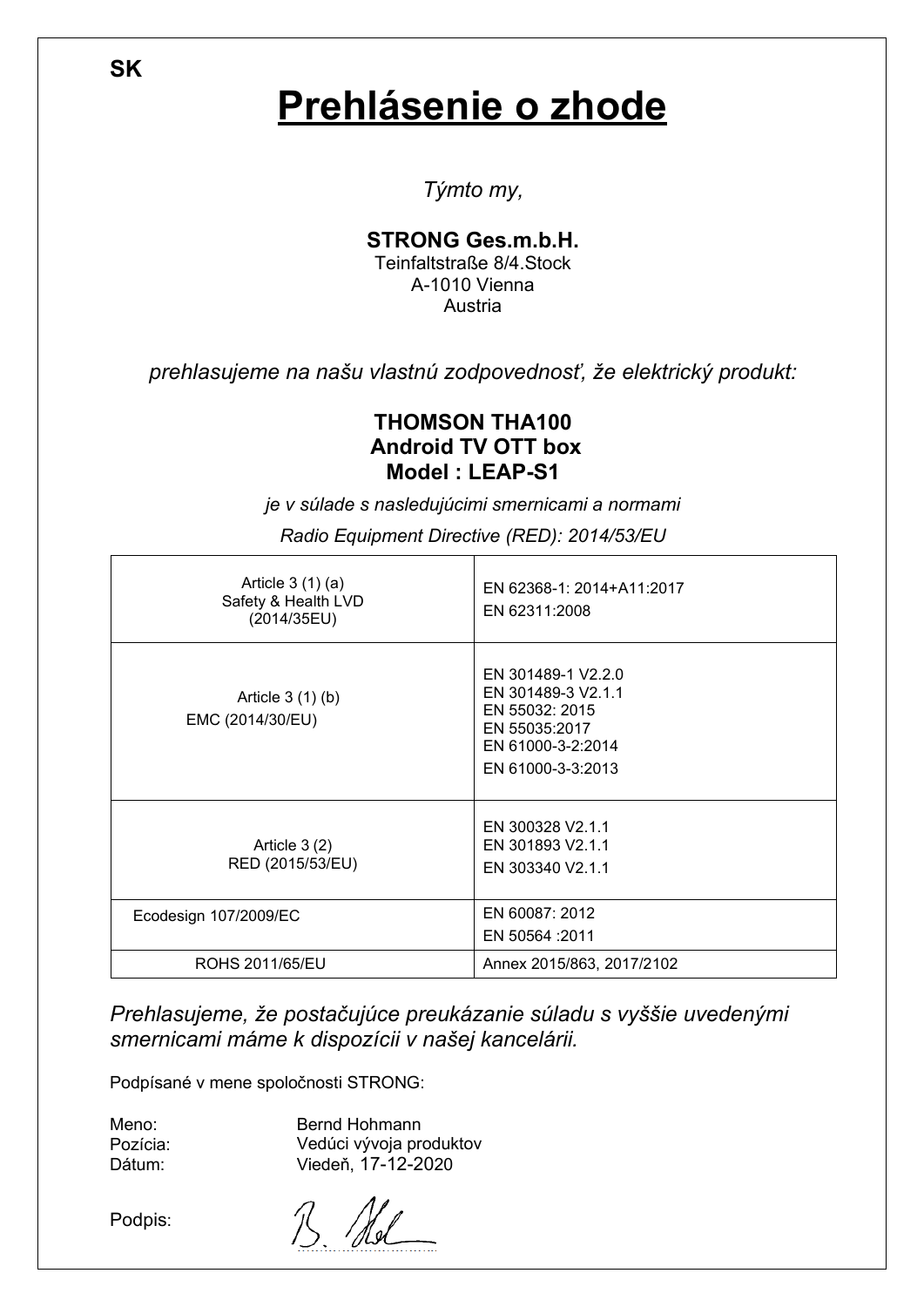**Prehlásenie o zhode**

*Niniejszym podpisani,*

**STRONG Ges.m.b.H.**

Teinfaltstraße 8/4.Stock A-1010 Vienna Austria

*oświadczamy na naszą odpowiedzialność, że produkt elektryczny:*

### **THOMSON THA100 Android TV OTT box Model : LEAP-S1**

*jest zgodny z następującymi dyrektywami i standardami*

*Radio Equipment Directive (RED): 2014/53/EU*

| Article $3(1)(a)$<br>Safety & Health LVD<br>(2014/35EU) | EN 62368-1: 2014+A11:2017<br>EN 62311:2008                                                                            |
|---------------------------------------------------------|-----------------------------------------------------------------------------------------------------------------------|
| Article 3 (1) (b)<br>EMC (2014/30/EU)                   | EN 301489-1 V2.2.0<br>EN 301489-3 V2.1.1<br>EN 55032: 2015<br>EN 55035:2017<br>EN 61000-3-2:2014<br>EN 61000-3-3:2013 |
| Article $3(2)$<br>RED (2015/53/EU)                      | EN 300328 V2.1.1<br>EN 301893 V2.1.1<br>EN 303340 V2.1.1                                                              |
| Ecodesign 107/2009/EC                                   | EN 60087: 2012<br>EN 50564 : 2011                                                                                     |
| ROHS 2011/65/EU                                         | Annex 2015/863, 2017/2102                                                                                             |

*Oświadczamy, że w naszym biurze dostępny jest wystarczający dowód zgodności z powyższymi dyrektywami.*

Podpisano w imieniu firmy STRONG:

Nazwisko: Stanowisko: Data:

Bernd Hohmann Head of Product Development Wiedeń, 17-12-2020

Podpis:

**PL**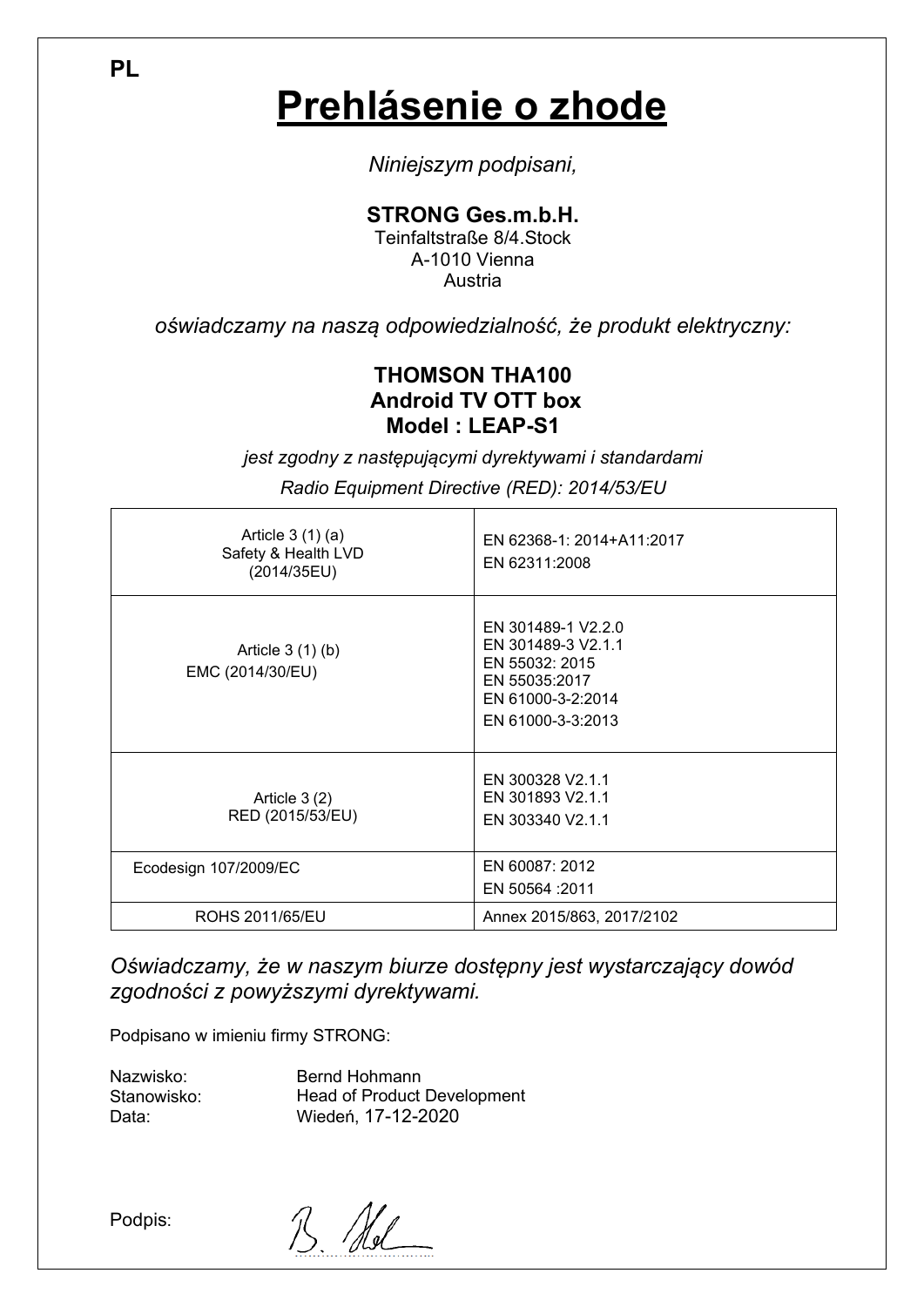## **Izjava o usklađenosti**

*Ovim putem,*

### **STRONG Ges.m.b.H.**

Teinfaltstraße 8/4.Stock A-1010 Vienna **Austria** 

*pod našom isključivom odgovornoću izjavljujemo da je električni proizvod:*

### **THOMSON THA100 Android TV OTT box Model : LEAP-S1**

*usklađen je sa sljedećim smjernicama i standardima*

| Article $3(1)(a)$<br>Safety & Health LVD<br>(2014/35EU) | EN 62368-1: 2014+A11:2017<br>EN 62311:2008                                                                            |
|---------------------------------------------------------|-----------------------------------------------------------------------------------------------------------------------|
| Article $3(1)(b)$<br>EMC (2014/30/EU)                   | EN 301489-1 V2.2.0<br>EN 301489-3 V2.1.1<br>EN 55032: 2015<br>EN 55035:2017<br>EN 61000-3-2:2014<br>EN 61000-3-3:2013 |
| Article $3(2)$<br>RED (2015/53/EU)                      | EN 300328 V2.1.1<br>EN 301893 V2.1.1<br>EN 303340 V2.1.1                                                              |
| Ecodesign 107/2009/EC                                   | EN 60087: 2012<br>EN 50564 : 2011                                                                                     |
| ROHS 2011/65/EU                                         | Annex 2015/863, 2017/2102                                                                                             |

*Radio Equipment Directive (RED): 2014/53/EU*

*Izjavljujemo da je u našem uredu dostupno dovoljno dokaza o usklađenosti s prethodnim smjernicama*

Potpisuje u ime tvrtke STRONG:

Ime: Funkcija: Datum:

Bernd Hohmann Šef razvoja proizvoda Beč, 17-12-2020

Signature:

**HR**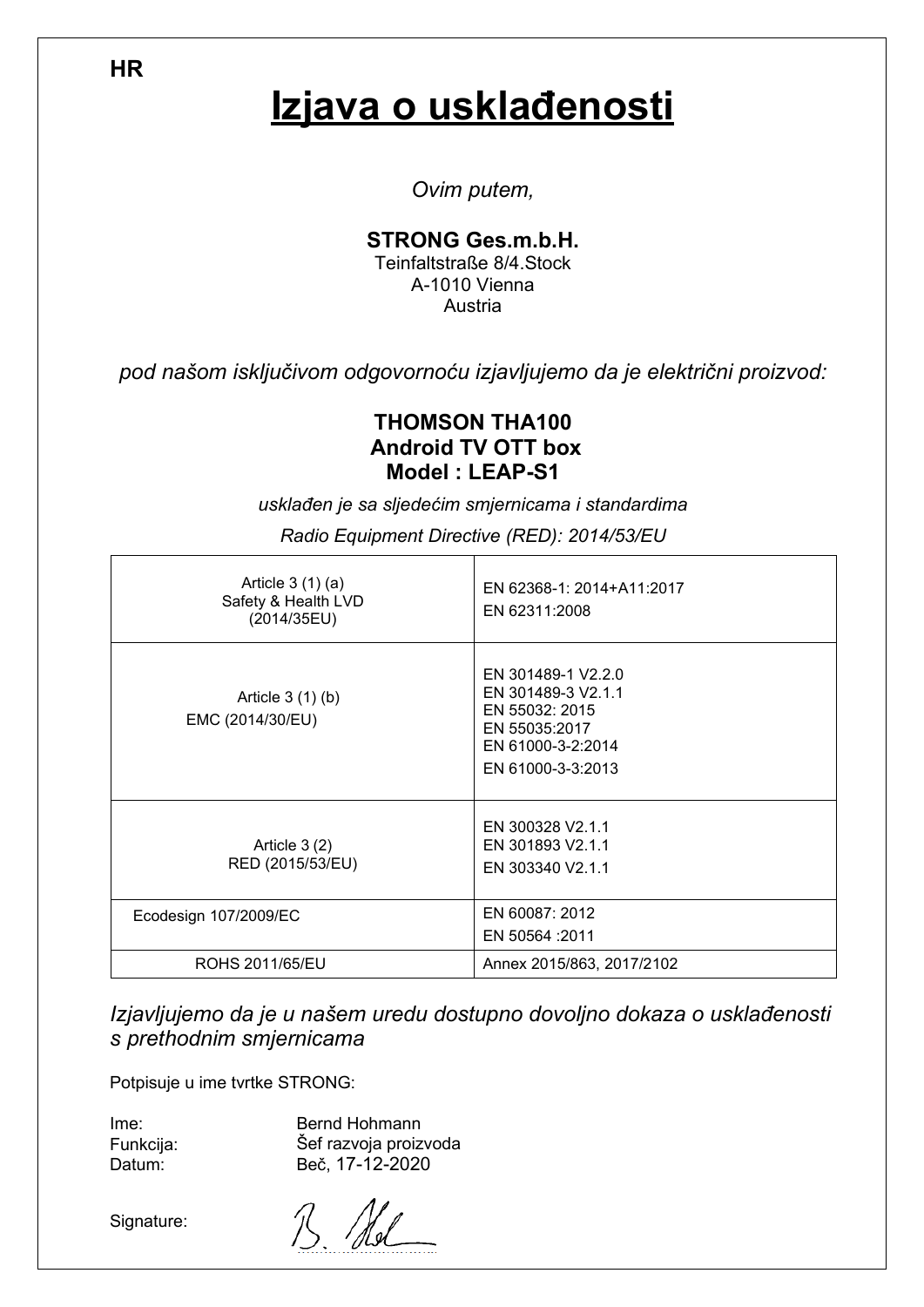**Megfelelőségi Nyilatkozat**

*A gyártó vagy meghatalmazott képviselőjének neve és címe,*

**STRONG Ges.m.b.H.**

Teinfaltstraße 8/4.Stock A-1010 Vienna Austria

*Kizárólagos felelőssége mellett kijelenti, hogy az alábbi villamossági termék:*

### **THOMSON THA100 Android TV OTT box Model : LEAP-S1**

*megfelel a vonatkozó uniós harmonizációs jogi aktusoknak, előírásoknak és szabványoknak Radio Equipment Directive (RED): 2014/53/EU*

| Article $3(1)(a)$<br>Safety & Health LVD<br>(2014/35EU) | EN 62368-1: 2014+A11:2017<br>EN 62311:2008                                                                            |
|---------------------------------------------------------|-----------------------------------------------------------------------------------------------------------------------|
| Article $3(1)(b)$<br>EMC (2014/30/EU)                   | EN 301489-1 V2.2.0<br>EN 301489-3 V2.1.1<br>EN 55032: 2015<br>EN 55035:2017<br>EN 61000-3-2:2014<br>EN 61000-3-3:2013 |
| Article $3(2)$<br>RED (2015/53/EU)                      | EN 300328 V2.1.1<br>EN 301893 V2.1.1<br>EN 303340 V2.1.1                                                              |
| Ecodesign 107/2009/EC                                   | EN 60087: 2012<br>EN 50564 : 2011                                                                                     |
| ROHS 2011/65/EU                                         | Annex 2015/863, 2017/2102                                                                                             |

*Kijelentjük, hogy a fenti irányelvek által előírt megfelelőséget igazoló dokumentumok az irodánkban elérhetőek.*

A nyilatkozatot aláírta a STRONG részéről:

Név: Beosztás: Dátum:

Bernd Hohmann Termékfejlesztési vezető Bécs, 17-12-2020

Signature:

Hel

**HU**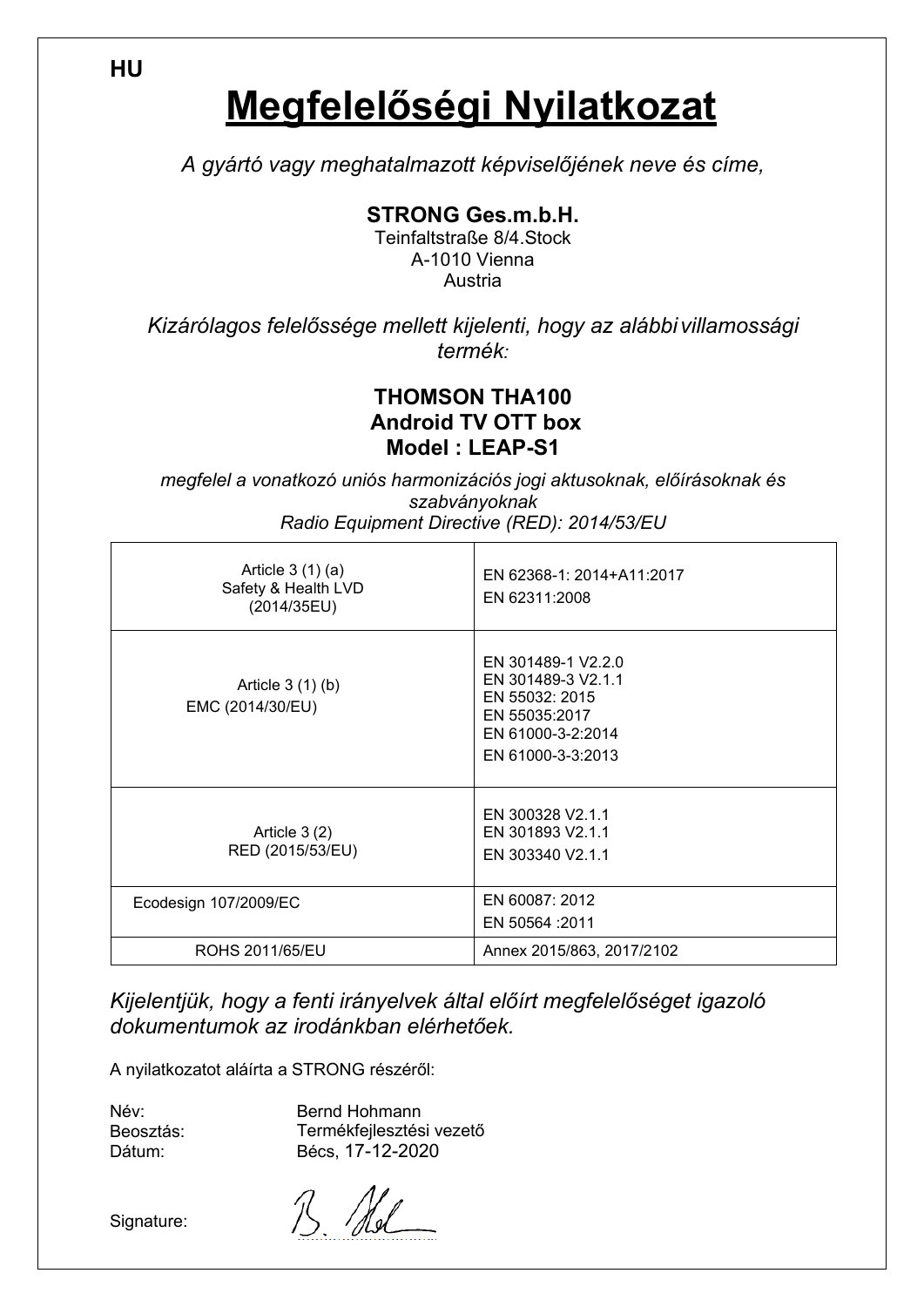**BG**

### **Декларация за съответствие**

*С настоящото ние,*

#### **STRONG Ges.m.b.H.**

Teinfaltstraße 8/4.Stock A-1010 Vienna Austria

*декларираме на собствена отговорност, че електрическият продукт:*

### **THOMSON THA100 Android TV OTT box Model : LEAP-S1**

*е в съответствие със следните Директиви и Стандарти Radio Equipment Directive (RED): 2014/53/EU*

| Article $3(1)(a)$<br>Safety & Health LVD<br>(2014/35EU) | EN 62368-1: 2014+A11:2017<br>EN 62311:2008                                                                            |
|---------------------------------------------------------|-----------------------------------------------------------------------------------------------------------------------|
| Article $3(1)(b)$<br>EMC (2014/30/EU)                   | EN 301489-1 V2.2.0<br>EN 301489-3 V2.1.1<br>EN 55032: 2015<br>EN 55035:2017<br>EN 61000-3-2:2014<br>EN 61000-3-3:2013 |
| Article $3(2)$<br>RED (2015/53/EU)                      | EN 300328 V2.1.1<br>EN 301893 V2.1.1<br>EN 303340 V2.1.1                                                              |
| Ecodesign 107/2009/EC                                   | EN 60087: 2012<br>EN 50564 : 2011                                                                                     |
| ROHS 2011/65/EU                                         | Annex 2015/863, 2017/2102                                                                                             |

*We Ние декларираме, че достатъчно доказателство съгласно с горните директиви е налично в нашия офис.*

Подписано от името на STRONG:

| Bernd Hohmann                        |
|--------------------------------------|
| Ръководител Разработване на продукти |
| Виена, 17-12-2020                    |
|                                      |

Подпис:

 $R$  Mal